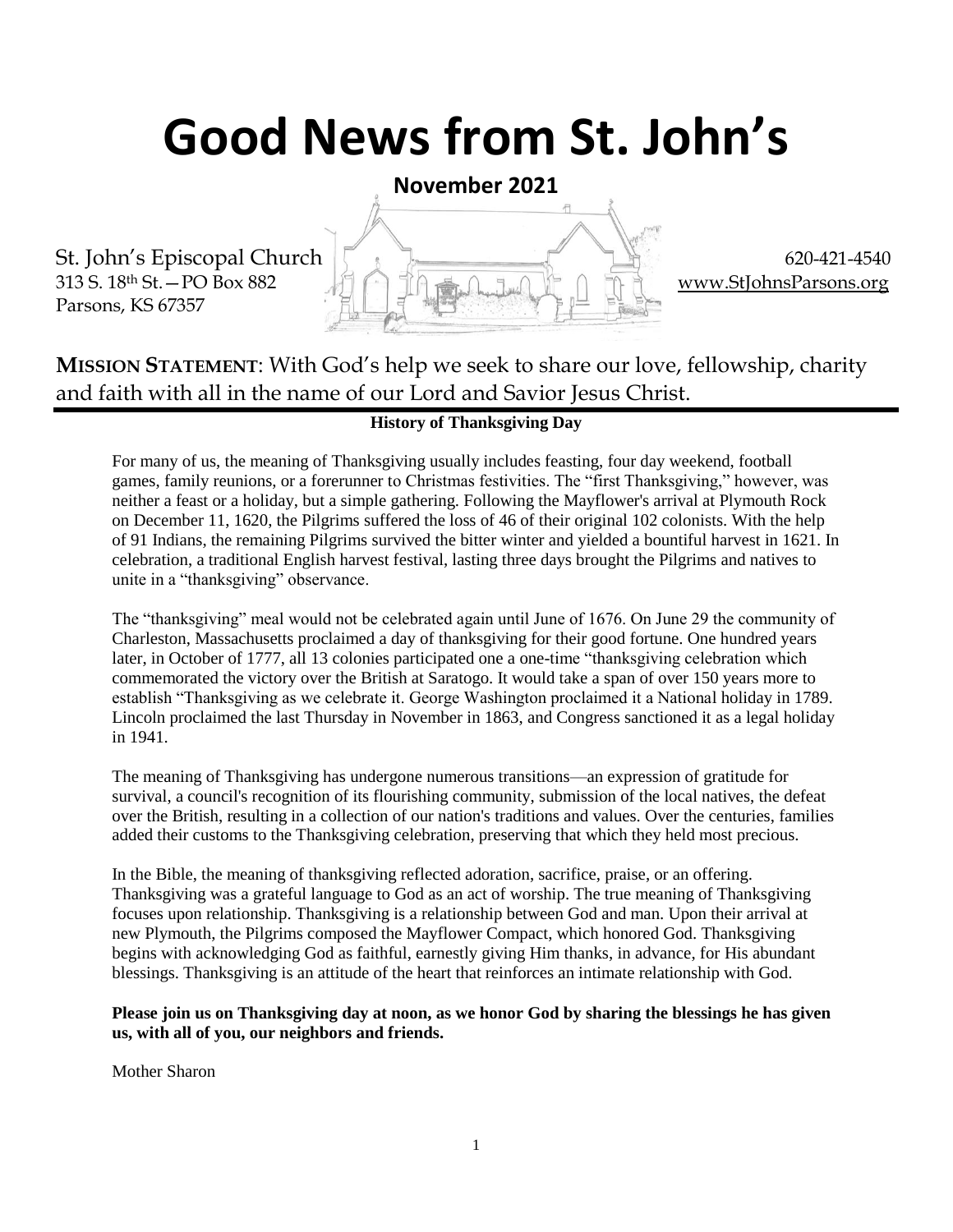#### **THE SEASON OF ADVENT**

The season of Advent begins this year on Sunday November 28, 2021. In lieu of a sermon that day we will be decorating the **Advent Jesse Tree** with 25 symbols from the Old and New Testament. There are several changes in the liturgy that comes with Advent. The **Gloria** disappears and is replaced with the **Kyrie.** We do a special lighting of the **Advent Wreath** with congregational responses. We also change to **Eucharistic Prayer B.** The altar guild will have decorated the church with greenery, with blue symbols and ribbons, and the altar flowers will be replaced with an Advent greens arrangement. In Advent, we not only celebrate the first coming of our Lord, but eagerly prepare for His Second Coming as well, when the restoration of all things takes place.

The primary color of Advent now, in most churches, is **Royal Blue** to distinguish the Season of Advent from Lent. Our hangings will be royal blue and rose (on the third Sunday of Advent.) The color rose is used on the third Sunday, Gaudete Sunday, the plural form of the Latin verb "gaudere" which means to rejoice. In these days of preparation leading up to the feast of our Savior's birth, it reminds us of the joy that is to come, and serves, as a kind of "break" when we recall the hope we have because of the coming of Jesus.

The **Advent Wreath**, a circular evergreen wreath with four candles which reminds us of God Himself, His eternity and endless mercy, which has no beginning or end. The green of the wreath speaks of the hope that we have in God, the hope of newness, of renewal, of eternal life. The candles represent the period of waiting during the four Sundays of Advent, which themselves symbolize the four centuries of waiting between the prophet Malachi and the birth of Christ.

The colors of the candles are (3 blue and 1 rose). The first Sunday one of the blue candles is lit, a short devotion read, and a prayer offered, after the Collect of the Day. On subsequent Sundays,

previous candles are relighted with an additional one lighted. The rose candle is lighted on the third Sunday and the last blue candle on the fourth Sunday. We also have banners on our advent wreath; Hope, Peace, Love and Joy, that correspond with the four candles.

Christmas Eve the Advent candles are replaced with white candles and a center candle (the Christ candle) is added. The Christ candle reminds us that the incarnation is the heart of the season, giving light to the world. These white candles are lit through Epiphany.

It is our hope that this article has provided you some education about the Season of Advent and we look forward to worshipping with you as we ALL prepare for the Second coming of our Lord.

Adult Education Ministry Team Candy Scarborough, Martha Stone, and Mother Sharon

#### **THE SYMBOLISM OF ADVENT AND THE ADVENT WREATH**

Historically, the primary color of Advent is **Purple**, the color of royalty to welcome the Advent of the King. The purple of advent is also the color of suffering used during Lent.

However, many churches now use blue to distinguish the Season of Advent as being different from the season of Lent and the connection between Jesus' birth and death. **Royal Blue** is also a color of royalty. St. John's has used royal blue for several years to denote the season of Advent..

The word **Advent** means **"coming or arrival."**  The focus of the entire season is the celebration of the birth of Jesus the Christ in his First Advent, and the anticipation of the return of Christ the King in his Second Advent. Advent is far more than simply marking a 2000 plus year old event in history. It is celebrating the truth about God, the revelation of God in Christ whereby all of creation might be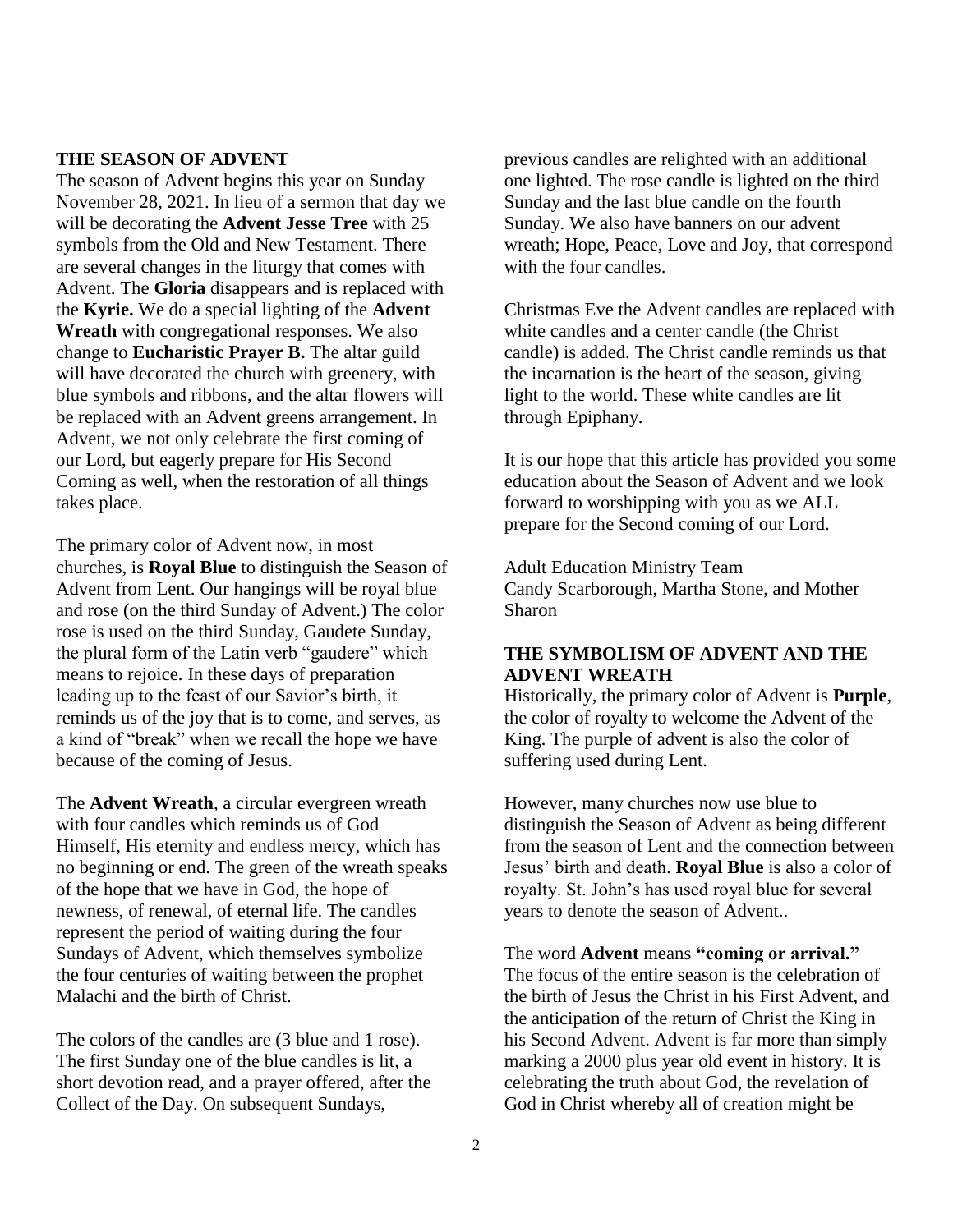reconciled to God. That is the process in which we now participate, and the consummation of which we anticipate. Scripture for Advent will reflect this emphasis on the Second Advent, including themes of accountability for faithfulness at His coming, judgment of sin, and the hope of eternal life.

Besides the royal blue hangings and vestments, we also use an **Advent Wreath.** The circle of the wreath reminds us of God himself, His eternity and endless mercy, which has no beginning or end. The candles symbolize the light of God coming into the world through the birth of His son. The three blue and one rose candles represent the period of waiting during the four Sundays of Advent, which themselves symbolize the four centuries of waiting between the prophet Malachi and the birth of Christ.

The **light of the candles** itself becomes an important symbol of the season. The light reminds us that Jesus is the light of the world that comes into the darkness of our lives to bring newness, life and hope. It also reminds us that we are called to be a light to the world as we reflect the light of God's grace to others. The progression in the lighting of the candles symbolizes the various aspects of our waiting experience. As the candles are lighted over the four week period, it also symbolizes the darkness of fear and hopelessness receding and the shadows of sin falling away as more and more light is shed into the world. Finally, the light of the world that has come into the world is plainly visible as the candles are changed to white and the Christ candle, in the center, is added and lighted on Christmas Eve, and worshippers rejoice over the fact that the promise of long ago has been realized.

We will be doing a special lighting service each Sunday during Advent, and on Christmas Eve at the beginning of the service. The service will be printed as an insert in your bulletins. This will be a service that everyone will participate in as we wait in **Hope, Peace, Joy and Love** and then realize our prayers have been answered when the **white** candles, and **Christ** candle are lit on Christmas Eve.

#### Mother Sharon

#### **Nursing Home**

St. John's has been taking monthly snacks to 12 residents of Good Samaritan Nursing home. These are residents who don't have any family or support locally. The residents and staff of Good Samaritan have been very appreciative of this new ministry.

We are going to adopt these 12 people for Christmas this year. We have asked the Nursing home for ideas and sizes and will have them on a wreath for you to pick one or more item.

Look for more information in the weekly bulletin. Thank you in advance for your support in this new ministry.

#### **COMMON TRADITION OF RED DOORS IN EPISCOPAL CHURCHES**

Do you know why many, if not most, of Episcopal churches have red doors? In the earlier days of the church it was understood that a soldier could not pursue an enemy that had entered through the red doors of a church. The red doors were a symbol of refuge and sanctuary for all people who entered. To all concerned the red on the doors signified the blood of Christ that had been shed so that all who came to him could be saved. Anyone passing through those doors was safe as long as they stayed behind them.

Over time, Christian people began to see the red doors of the church as symbolizing not only physical refuge and safety, but spiritual refuge as well. The blood of Jesus, and of the Church's martyrs, that the red doors symbolized, would protect you from evil, both physical and spiritual. The red doors spoke to the world of holy ground that existed inside those doors, space that had been purged and made clean by God's Holy Spirit.

In a world where change seems to happen at a pace that leaves us wondering and uncertain, we hope that our churches proclaim through Word, Sacrament, and Ministry the unchanging truth of our Lord Jesus Christ. In a world where our own sins, and the sinfulness of our human condition, leave us feeling broken, and separated from one another and from our Loving God, we hope that our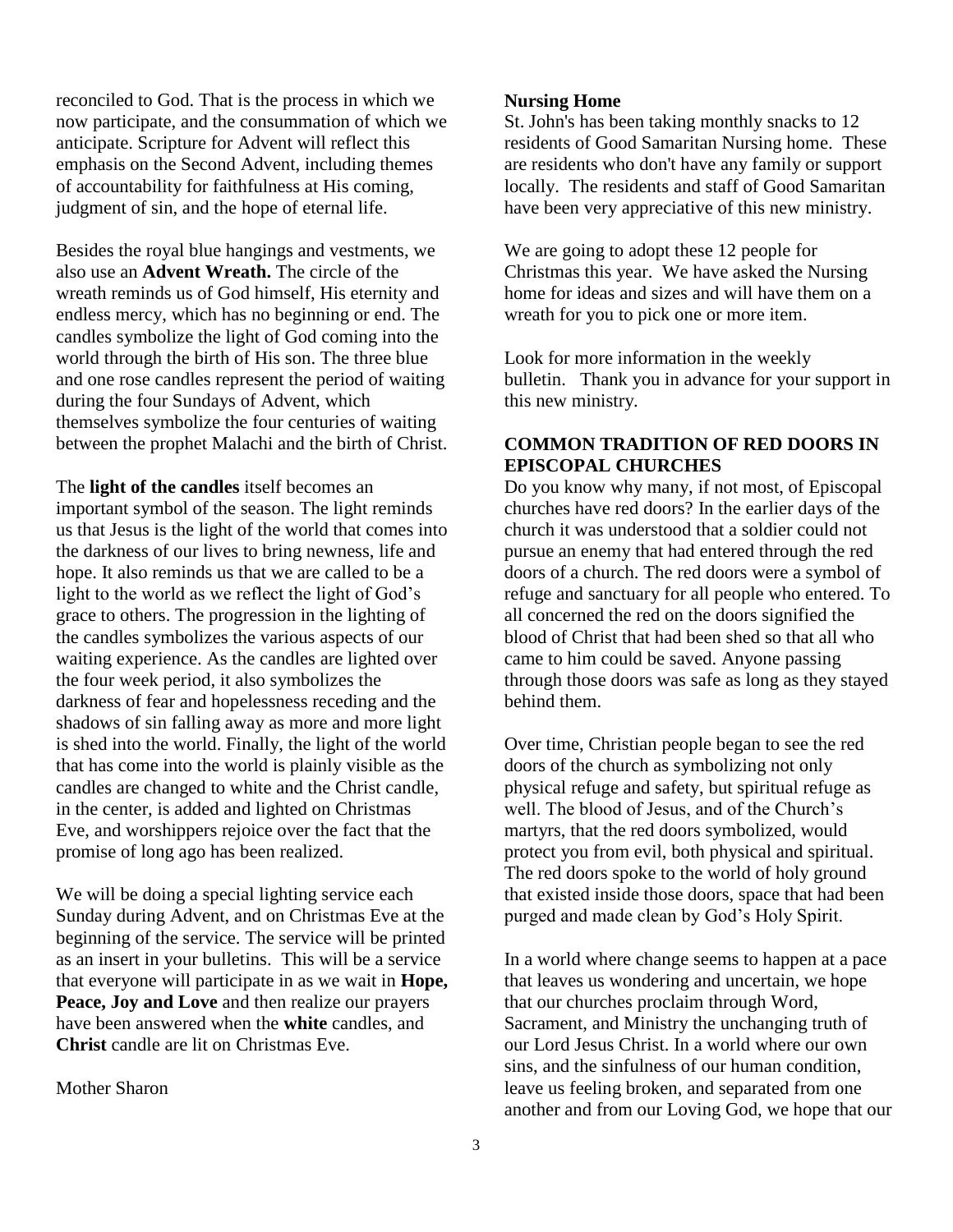churches can be a place of forgiveness and reconciliation.

In a world where illness and disease abound, where relationships often seem broken beyond repair, where people feel that the cultural values of the day leave them spiritually wanting, we hope that our churches can be a place for physical, emotional and spiritual healing. In a world where domestic violence, child abuse and neglect, and physical, emotional, and sexual abuses of all kinds abound, we hope that our churches can be places of safety, where every person's worth and dignity can be affirmed and protected.

It is our hope and prayer that the red doors of St. John's are a regular reminder to all people who pass by them on  $18<sup>th</sup>$  street or Corning, that this church will be recognized as a place of peace, refuge and salvation for all people.

Mother Sharon

#### **St, John's Episcopal Church Vestry Meeting**

#### **September 21, 2021**

Present: Carrie Tierney, Verlyn Bolinger, Karla Cox, Jupe Allen and Mother Sharon. Absent: Bess StoneBolinger.

Development: Gospel Based Disciples included a reading from St Matthew Apostle and Evangelist Matthew 9:9-13.

Treasurer's Report: The transaction and budget reports were reviewed. The report was approved.

Old Business: The Bylaw change increasing the Vestry to 7 was discussed. A vote may occur later in the year.

Worship in the Park as well as Katy Days has been postponed until May of 2022.

The Minster Art Project on Racism in our Churches and Communities has been completed. Skip Smith, a local artist, produced a drawing based on an essay written by Mother Sharon and Candy Scarborough. The drawing and essay will be submitted to the SE Minster for evaluation.

The Annual Picnic was held on September 20 with 28 people present. Reports were positive for the food, especially the plethora of potato salad.

The Bishop has released her official photograph. We were fortunate enough to obtain two copies. One hangs in the narthex and one in Fox Hall.

New Business:

The 2022 Apportionment has been assessed and next year we pay \$7,740 down from \$9,180 this year. The Apportionment is the money each church is required to pay the Diocese.

The Diocese of Kansas has requested we make a monetary gift for the rehabilitation of the Memorial Garden at Bethany Place at the Cathedral in Topeka. The congregation will be invited to make donations.

A thank you note was received from Labette assistance Center for 70 food items and 119 school supply items.

Assessment: Sharing: No report.

Minutes from the August 9 meeting were approved.

Vicar's Report: No report. Wardens: Senior: No report. Junior: No report.

Discernment: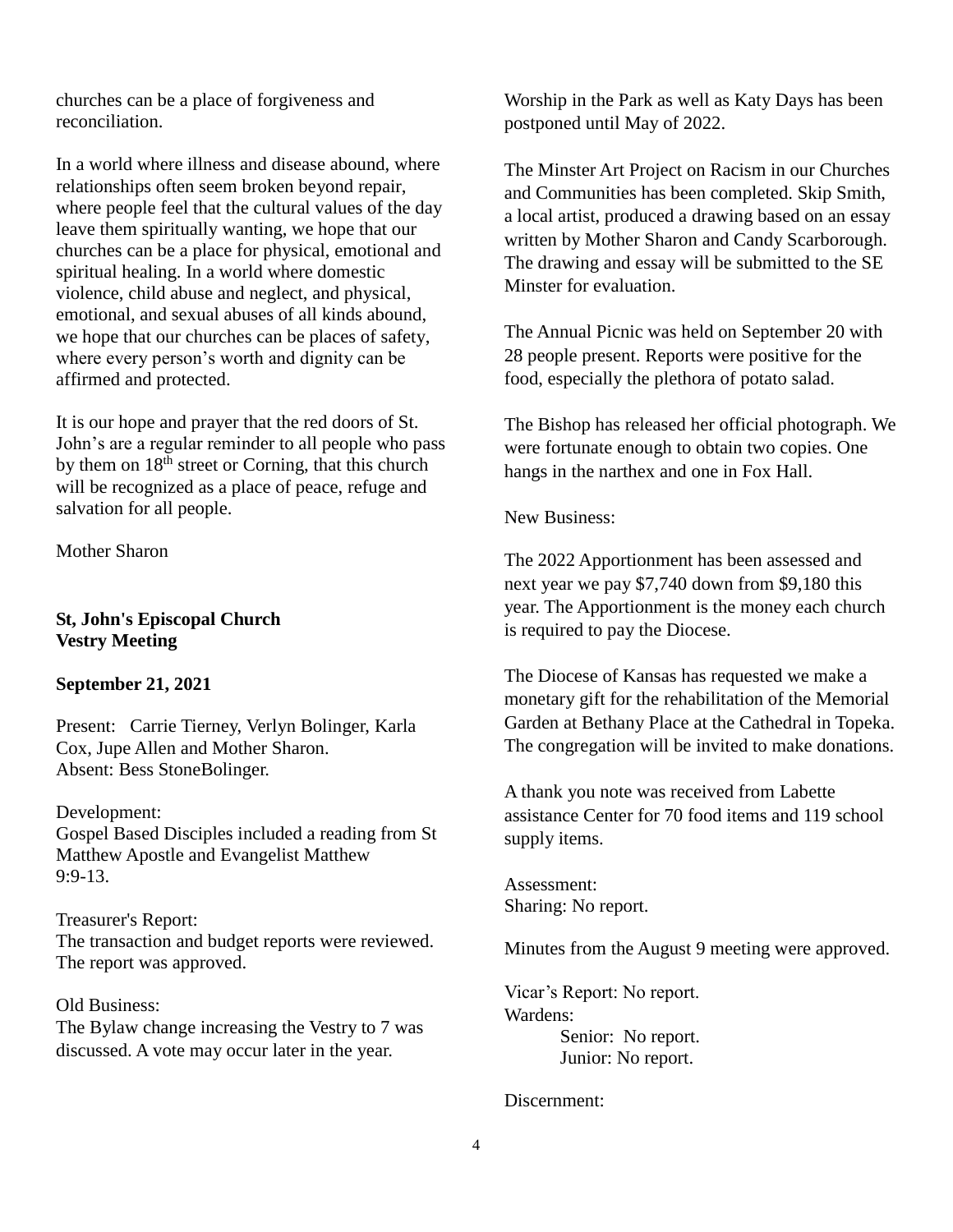Worship & Music: A meeting is scheduled for this Thursday. Outreach: Head Start is in session and snacks are being packed. Evangelism: No report. Communications: No report. Education: Children's: No report., Adult: No report. Stewardship: The theme for this year is "The Gifts of God for the People of God" The campaign will run from October 17 to November 21. Planned Giving: No report. Buildings & Grounds: A maintenance agreement has been made with TLC Nursery of Independence for one year to oversee and maintain our new Memorial Garden. Endowment: No report. ECW: No report.

Next meeting, Monday October 11, 2021, at 5:30. A prayer by Mother Sharon concluded the meeting.

Respectfully submitted,

Jupe Allen Clerk



**Treasurer Report** Verlyn W. Bolinger Jr. Treasurer of St. John's Episcopal Church



#### **Our prayers have been asked for:**

Teresa, Jim, Mary, Harry, Gina, Gloria, Ethan, Jim, Janie, Kelly, Wuanita, Jeffrey, Boo, Jane, Regina, Bretten, Richard, Carolyn, Lynn, Dwayne, Doris, Alan, Kay, Lorrie, Addlee, Jon, Josh, Vickie, Ron,

Randy, Janet, Rita, Bridget, Tommey, Keyandria, Bill, William, Debra Lynn, Molly, Frank, LaDonna, Laura, David, Nicky, Jackie, LaVena, John & family, Special needs children their families and caregivers, Les, Mark, Kay, Priscilla, Jennifer, Becky, Jaden, Kelle, Becky, Michelle, Alice, the Gabaric family, those with and those recovering from Covid-19 and their families, churches in the Southeast Convocation in their call to mission, all clergy in the Southeast Convocation especially, Dick, and David, BKSM students, dispatchers and first responders, the men & women serving our country here and abroad, and those who have served.

Those who have died: Kathy Gabaric



#### **November Birthdays**

 2 Tom Tanner 19 Teresa Downum 25 Ray LaVallee 27 Joe Stone 29 Anna Bolinger



#### **November Anniversaries:**

7 John & Heidi Daley 9 Verlyn & Bess Bolinger 18 Joe & Martha Stone

Please send Articles for The Good News to Senta Meister, [sentabradmeister@aol.com](mailto:sentabradmeister@aol.com) or St. John's Episcopal Church, PO Box 882, Parsons, KS 67357.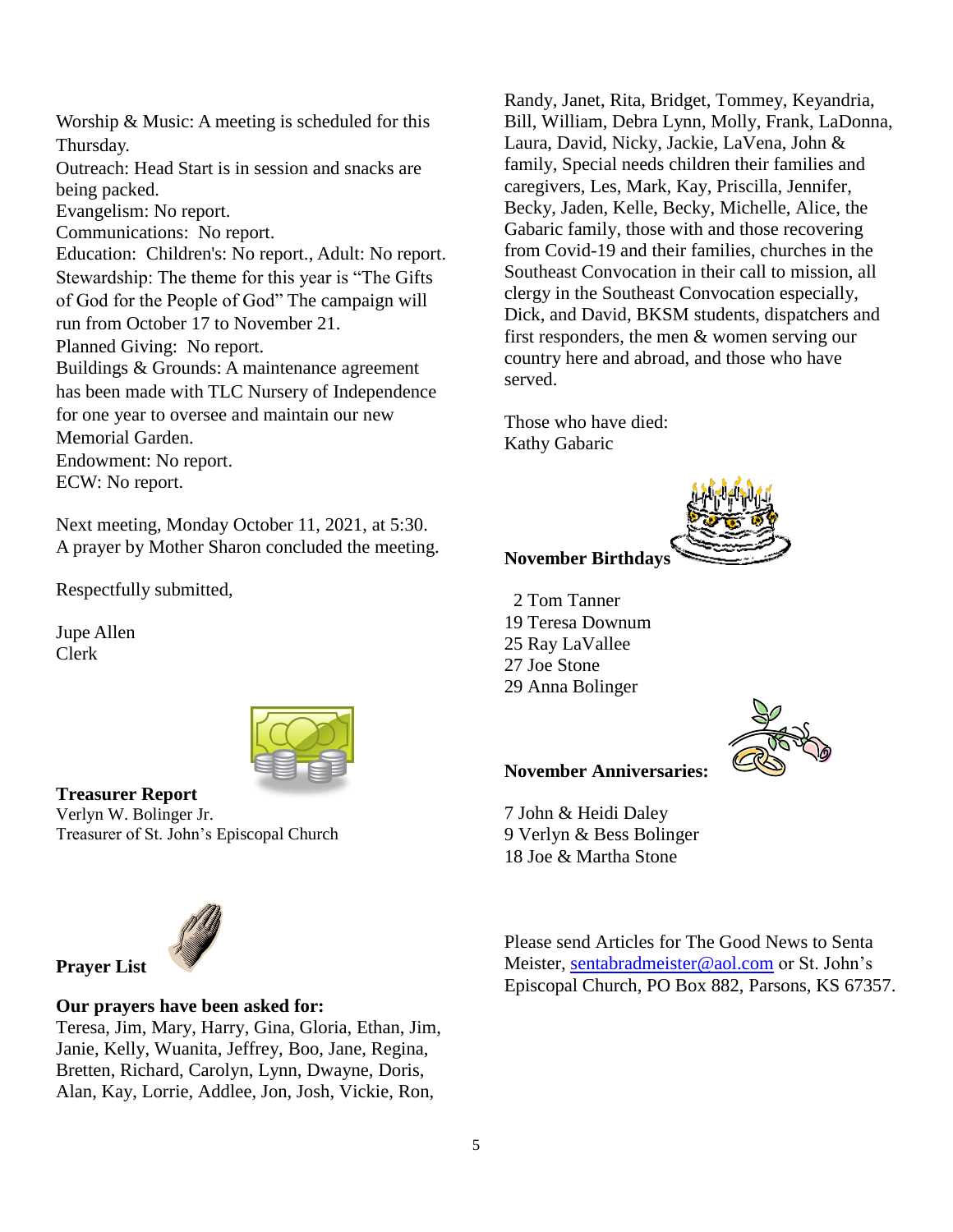

### **St. John's Episcopal Church NOVEMBER 2021**



| <b>Sunday</b>                                                                                                      | <b>Monday</b>                                                    | Tuesday        | Wednesday | Thursday                                                                     | Friday                    | Saturday        |
|--------------------------------------------------------------------------------------------------------------------|------------------------------------------------------------------|----------------|-----------|------------------------------------------------------------------------------|---------------------------|-----------------|
|                                                                                                                    | $\mathbf{1}$<br>All Saints' Day                                  | $\overline{2}$ | 3         | 4<br>Mother in office<br>$1-5$ pm                                            | 5<br>Mother's day<br>off  | $6\phantom{1}6$ |
| <b>7 The Twenty-fourth</b><br><b>Sunday after Pentecost</b><br>Holy Communion 9:30 am<br>Confirmation Service 3 pm | 8                                                                | 9              | 10        | 11<br>Mother at PMA<br>$1-3$ pm<br>Mother in office<br>$3-5$ pm              | 12<br>Mother's<br>day off | 13              |
| 14 The Twenty-fifth<br><b>Sunday after Pentecost</b><br>Holy Communion 9:30 am<br><b>Bless UTO offering</b>        | 15<br><b>Vestry Meeting</b><br>5:30 pm<br>Newsletter<br>Deadline | 16             | 17        | 18<br>Mother in office<br>$1-5$ pm<br>Worship & Music<br>5:30 pm             | 19<br>Mother's day<br>off | 20              |
| 21 The Last Sunday after<br><b>Pentecost</b><br>Holy Communion 9:30 am                                             | 22                                                               | 23             | 24        | 25<br><b>Thanksgiving</b><br>Day Dinner -<br>noon<br>Mother not in<br>office | 26<br>Mother's day<br>off | 27              |
| 28 The First Sunday of<br><b>Advent</b><br>Holy Communion 9:30 am                                                  | 29                                                               | 30             |           |                                                                              |                           |                 |